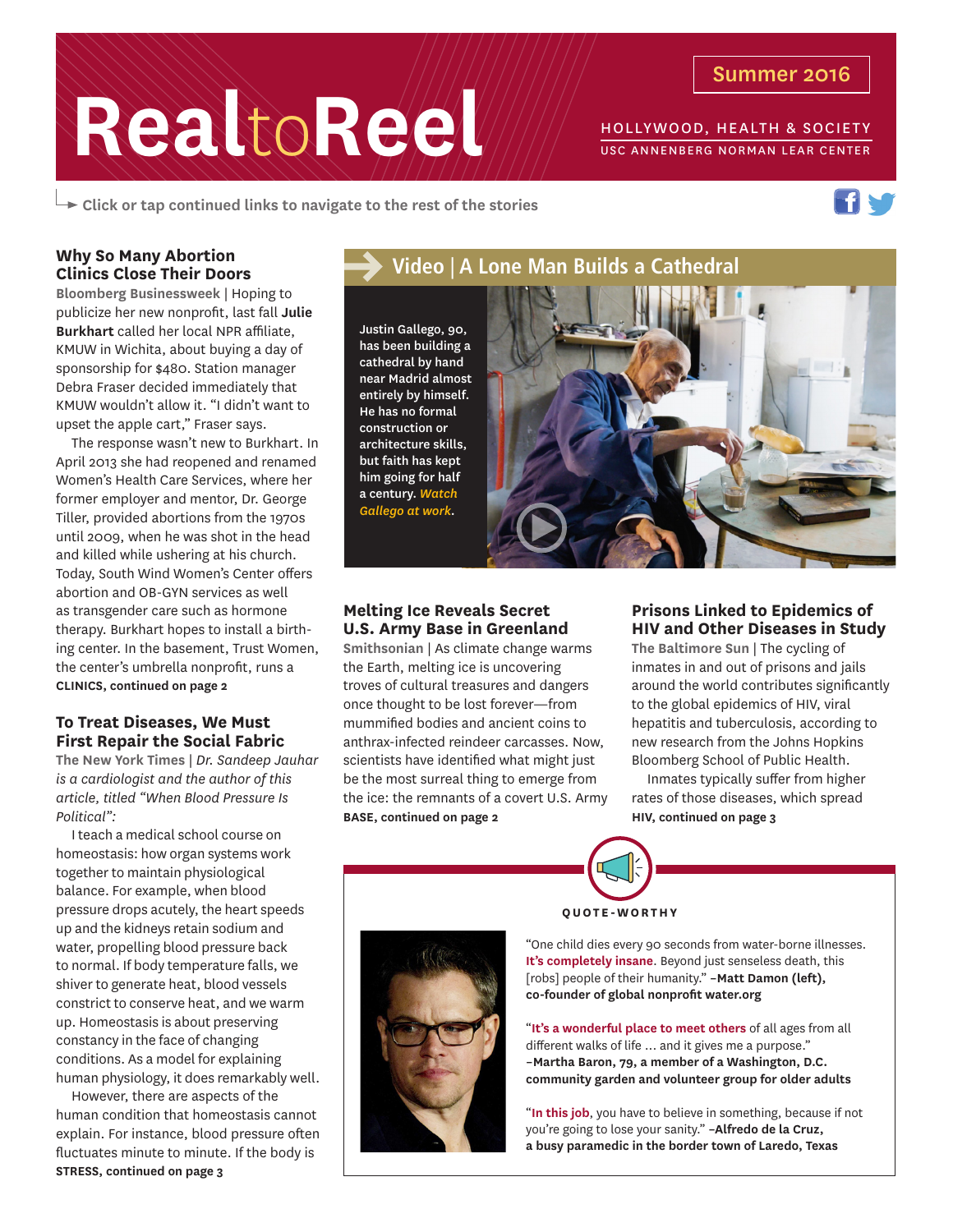## <span id="page-1-0"></span>**Real**to**Reel** [page 2]



#### **CLINICS, continued**

political action committee, continuing the advocacy Tiller began in the 1980s.

"We are only asking to be treated like any other business that provides health care," Burkhart wrote in a letter to KMUW appealing the station's rejection. She says a man in the development office told her that if the station accepted South Wind's sponsorship, it would have to accept sponsorship from anti-abortion organizations, too. "The fundraiser in me thought, What's the problem with that?" Burkhart says with a laugh. But she was taken aback, she recalls, when he asked if she thought KMUW should also take donations from the Ku Klux Klan. About that, Fraser says: "I certainly would hope that no one on my staff would say that. That doesn't represent what I said to Julie."

Burkhart and Fraser met for lunch. Fraser had previously worked at a Texas station where listeners frequently called to complain about Planned Parenthood's sponsorship. As a news organization reliant on listener support, KMUW couldn't afford to create the perception that it was "taking a stand" on abortion, Fraser says. "If I were you," she remembers telling Burkhart, "I'd be really upset about this. But I can't help you."

The stigma around abortion prevents Burkhart's nonprofit from performing many of the everyday transactions essential to businesses. She and other clinic owners have had trouble securing mortgages, medical insurance, contractors, and

someone willing to deliver Band-Aids and bottles of water. Especially in rural and conservative regions, a wide range of companies and organizations decline to work with abortion providers, either for reasons of personal conscience or because of fears that being associated with abortion will cost them business.

In recent years states have enacted hundreds of laws designed by activists to make it more difficult—and more expensive—to perform abortions. Twenty-two states require abortion clinics to follow codes comparable to those of ambulatory surgical centers; at least 11 states specify the width of clinic rooms or hallways. Many clinics struggled to stay in the black well before legislation required them to remodel their corridors.

A common allegation by anti-abortion activists is that the doctors providing such services are in it for the money. "Their focus is where the dollar is. It's not protecting women," says Melissa Conway, a spokeswoman for Texas Right to Life. "Especially within the last few years, the cost of abortion services is increasing, and so it's a very profitable business." For many anti-abortion advocates, that standalone clinics provide most abortions is proof that "abortionists" are seedy characters who aim "to garner financial gain on the backs of women," as Conway puts it.

Read the **[story](http://www.bloomberg.com/features/2016-abortion-business/?Src=longreads&utm_source=Real+to+Reel+%2F+Summer+2016&utm_campaign=Real+to+Reel+%2F+Summer+2016&utm_medium=email)**, view the Supreme Court's **[ruling](https://www.supremecourt.gov/opinions/15pdf/15-274_p8k0.pdf?utm_source=Real+to+Reel+%2F+Summer+2016&utm_campaign=Real+to+Reel+%2F+Summer+2016&utm_medium=email)** in the Texas case, and get **[information](http://www.ncbi.nlm.nih.gov/pmc/articles/PMC2709326/?utm_source=Real+to+Reel+%2F+Summer+2016&utm_campaign=Real+to+Reel+%2F+Summer+2016&utm_medium=email)** on the adverse effects of unsafe abortions on women's health. ■

#### **BASE, continued**

base teeming with radioactive waste, abandoned decades ago in northwestern Greenland.

Climate change could uncover the toxic and radioactive waste left behind at Camp Century as early as 2090, reports a new study published yesterday in the journal Geophysical Research Letters. The 115 feet of snow and ice now covering the Cold War-era base is already melting faster than it can be replaced, a prospect the military likely hadn't dreamed of at the time. The study's authors warn that the soon-to-be-uncovered waste could become a political minefield and foreshadow future international conflicts as climate change reshapes Earth.

When the ice melts, an estimated 9,200 tons of physical materials and 53,000 gallons of diesel fuel could be exposed and carried toward the ocean by meltwater. Other waste at the site includes small amounts of radioactive coolant water from Camp Century's nuclear power plant, and carcinogenic toxins used in paints and fluids called polychlorinated biphenyls (PCBs). PCBs are already found in high levels in the Arctic, after being released into oceans in urban waste and carried there by wind and ocean currents.

Camp Century was founded nearly 60 years ago as a model of new kind of Arctic base. Just 800 miles from the North Pole, the base was built in large trenches buried underneath ice and snow to protect the base and its personnel from temperatures that could reach -70 degrees F and wind gusts up to 125 miles per hour.

Read this **[story](http://www.smithsonianmag.com/science-nature/radioactive-cold-war-military-base-will-soon-emerge-greenlands-melting-ice-180960036/?no-ist)**, another about **[anthrax](http://www.npr.org/sections/goatsandsoda/2016/08/03/488400947/anthrax-outbreak-in-russia-thought-to-be-result-of-thawing-permafrost)**, and learn why melting **[permafrost](https://www.nasa.gov/topics/earth/features/earth20130610.html#.V7sec5MrK3K)** caused by increasing global warming may pose other major risks for the environment. ■

## $\mathbf{M}$

### **Who We Are**

Hollywood, Health & Society, a program of the USC Annenberg Norman Lear Center, is a free resource for writers working on storylines about health, health-care coverage and climate change. Our funders, past and present, include the CDC, the Bill & Melinda Gates Foundation, The Aileen Getty Foundation, The California Endowment and The SCAN Foundation.